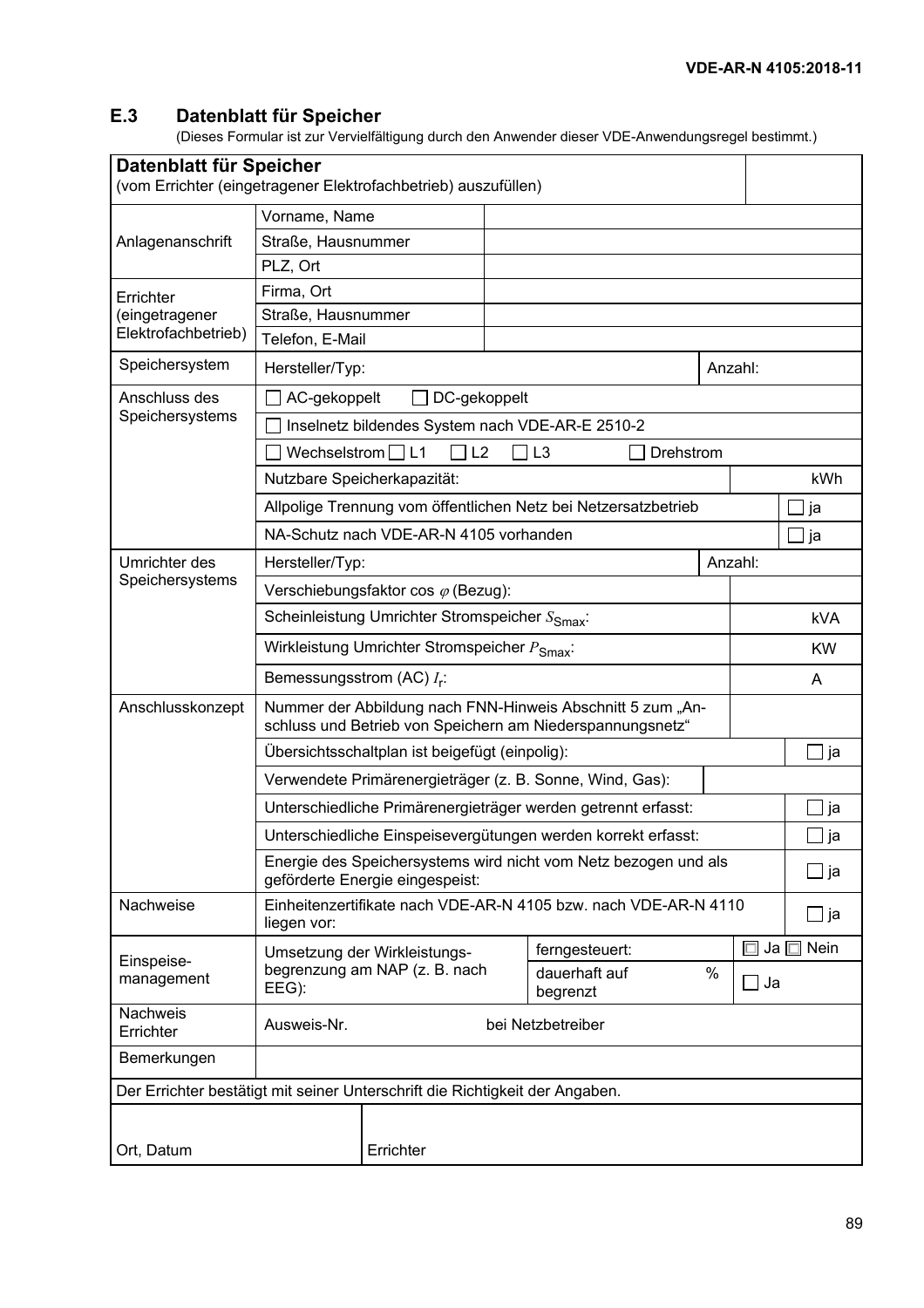# **B. Erläuterungen zum Datenblatt**

# Anlagenbetreiber / Angaben zum Anschlussobjekt:

Name und Anschrift des Anlagenbetreibers sowie Standort des Speichers sind anzugeben.

# Speicher:

Die Bezeichnung des Speicherherstellers mit Typangabe sowie die Anzahl der eingebauten Speicher. Kommen mehr als zwei unterschiedliche Speicher zum Einsatz, ist dies hier zu vermerken und die entsprechenden Angaben als Anhang beizufügen.

# **Anschluss des Speichers:**

- Grundsätzlich sind die Anforderungen des technischen Hinweises "Anschluss und Betrieb von Speichern am Niederspannungsnetz" sowie die TAB des Netzbetreibers, VDE- AR-N 4105 und die VDE-AR-E 2510-2 einzuhalten.
- Ein AC-gekoppelter Speicher verfügt über einen eigenen Wechselrichter.
- Handelt es sich um einen DC-gekoppelten Speicher, dann teilen sich der Speicher und die Erzeugungsanlage einen gemeinsamen Wechselrichter. Wenn die Anlage für Inselbetrieb ausgeführt ist, muss dieser entsprechend VDE-AR-E 2510-2 umgesetzt sein. Das ist hier anzugeben.
- Es ist anzugeben, ob der Speicher einphasig, mehrphasig oder als Drehstromsystem und auf welcher/welchen Phase(n) (L1/L2/L3) angeschlossen ist.
- Der nutzbare Energieinhalt des verwendeten Speichers (hier als nutzbare Speicherkapazität  $\blacksquare$ bezeichnet) ist anzugeben. Das entspricht der im Betrieb entnehmbaren Energie (Einheit: kWh).
- Es ist anzugeben, ob das System für Inselbetrieb ausgeführt ist und dazu eine allpolige Trennung ausführt.
- Ferner ist anzugeben, ob das System mit einem konformen NA-Schutz nach VDE-AR-N 4105 Ħ versehen ist.

# **Wechselrichter eines Speichers:**

- Gemeint sind die Wechselrichter des Speichers. Sofern es sich um einen DC-gekoppelten Speicher handelt, sind die Werte des gemeinsamen Wechselrichters (Speicher und PV-Generator) anzugeben.
- Name des Herstellers und Typ des Speichers sind in der Regel dem Typenschild zu entnehmen. Weiterhin ist die Anzahl der installierten Speicher anzugeben.
- Außerdem sind die elektrischen Kenngrößen des Wechselrichters des Speichers anzugeben. Diese sind ebenfalls in der Regel den Herstellerunterlagen zu entnehmen.
- Die Angabe des Verschiebungsfaktors cos  $\varphi$  bezieht sich auf den Fall, dass der Speicher Energie vom Netz bezieht (Ladung aus dem Netz).

#### Anschlusskonzept:

Im Kapitel 5 des FNN-Hinweises "Anschluss und Betrieb von Speichern am Niederspannungsnetz" sind Möglichkeiten zum Anschluss von Speichern dargestellt. Die Nummer der entsprechenden Abbildung nach der jeweiligen Version des Hinweises ist hier einzutragen.

Im Übersichtschaltplan stellt der Installateur die Kopplung des Speichers und der Erzeugungsanlage an die vorhandene elektrische Anlage, inklusive aller Schutz- und Sicherheitseinrichtungen (z. B. FI-Schutzschalter, LS-Schalter, die allpolige Trennstelle bei Inselbetrieb) auf der AC-Seite dar. Das schließt auch die abgestimmten Maßnahmen zum Blitz- und Überspannungsschutz ein. Sollte es sich um ein aus